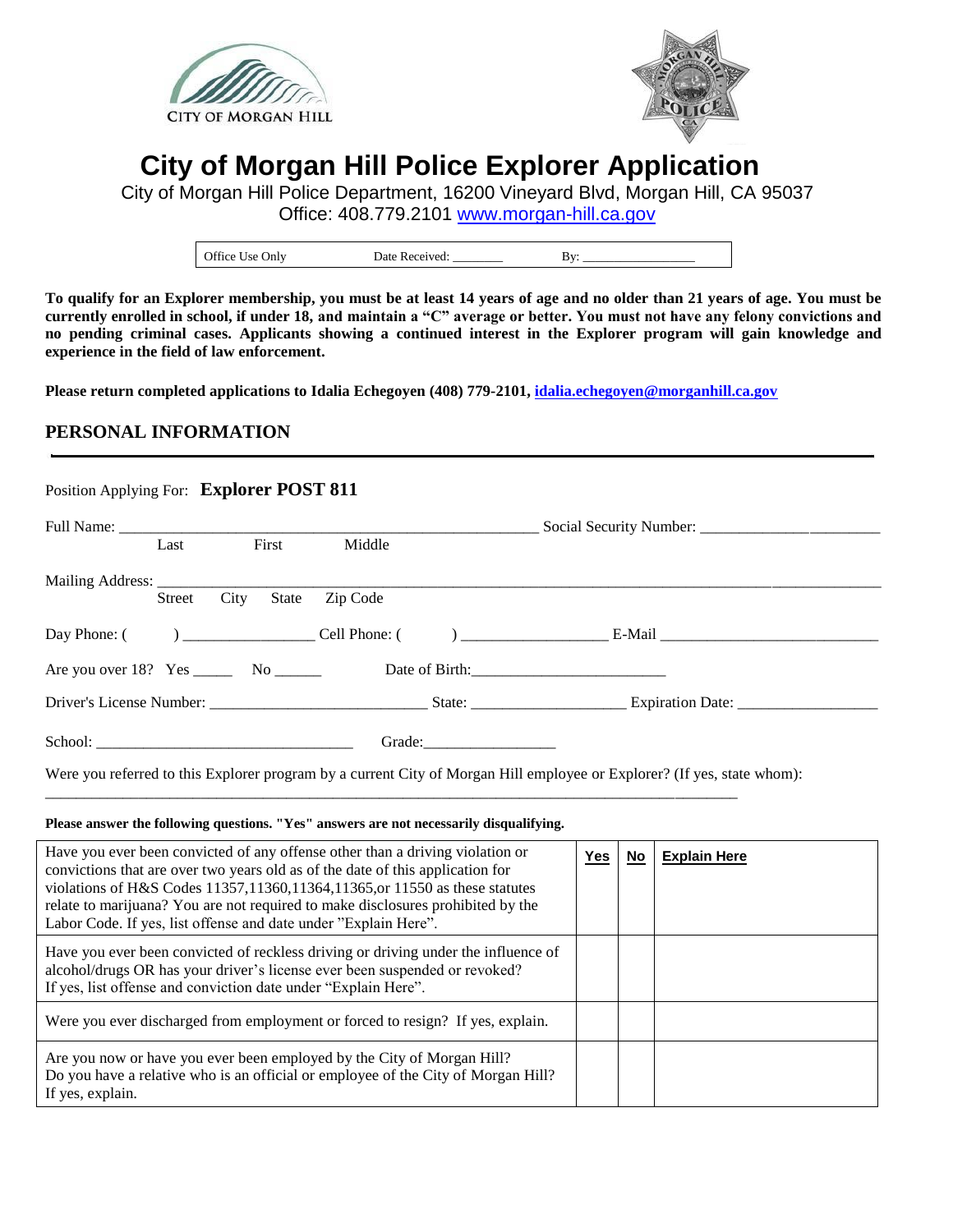# **EDUCATION AND TRAINING**

| Name and Location of High School                                                                      |                 |                               |                           |  |  |  |
|-------------------------------------------------------------------------------------------------------|-----------------|-------------------------------|---------------------------|--|--|--|
| Circle the highest grade you have completed.<br>High School Graduate:<br>N <sub>o</sub><br><b>Yes</b> |                 |                               |                           |  |  |  |
| 1 2 3 4 5 6 7 8 9 10 11 12                                                                            |                 | Passed GED High School Tests: | No N/A<br>Yes             |  |  |  |
| College $1\ 2\ 3\ 4$                                                                                  |                 | Semester Units Completed:     |                           |  |  |  |
| Name of College or University                                                                         | Course of Study | Degree Received               | Sem./Qtr. Units Completed |  |  |  |
|                                                                                                       |                 |                               |                           |  |  |  |
|                                                                                                       |                 |                               |                           |  |  |  |

| Business, Trade Or Technical Schools | Course Studied | Duration | Completed? |
|--------------------------------------|----------------|----------|------------|
|                                      |                |          |            |

# **WORK EXPERIENCE**

| <b>Do not indicate "SEE RESUME" - this section must be completed.</b> Starting with your most recent experience list your duties<br>and responsibilities that are pertinent to the position for which you wish to volunteer. You may include any prior related volunteer<br>work. |                                            |                                        |               |  |  |
|-----------------------------------------------------------------------------------------------------------------------------------------------------------------------------------------------------------------------------------------------------------------------------------|--------------------------------------------|----------------------------------------|---------------|--|--|
| Dates of Employment<br>To:                                                                                                                                                                                                                                                        | Employer                                   | Job Title                              | Salary:<br>\$ |  |  |
| Hours Per Week:                                                                                                                                                                                                                                                                   | <b>Street Address</b><br>City<br>State/Zip | Name, title $\&$ phone # of supervisor |               |  |  |
| Duties:                                                                                                                                                                                                                                                                           |                                            |                                        |               |  |  |
| Reason for Leaving:                                                                                                                                                                                                                                                               |                                            |                                        |               |  |  |

| Dates of Employment<br>From: Mo/Yr ________<br>To: | Employer              |      |           | Job Title                             | Salary:<br>\$ |
|----------------------------------------------------|-----------------------|------|-----------|---------------------------------------|---------------|
| Hours Per Week:                                    | <b>Street Address</b> | City | State/Zip | Name, title $&$ phone # of supervisor |               |
| Duties:                                            |                       |      |           |                                       |               |
| Reason for Leaving:                                |                       |      |           |                                       |               |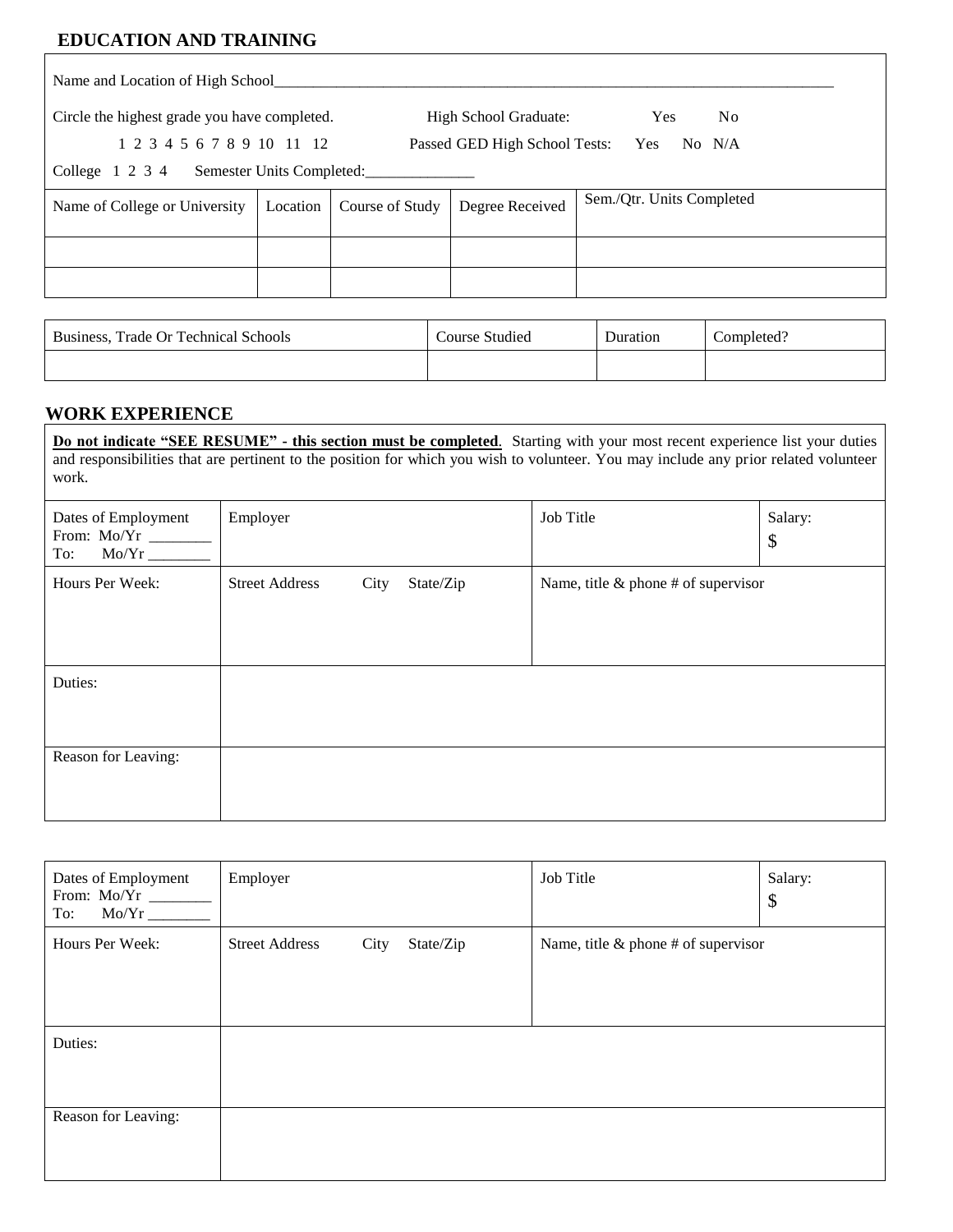| Dates of Employment<br>From: Mo/Yr _______<br>Mo/Yr<br>To: | Employer                      |           | Job Title                              | Salary:<br>$\boldsymbol{\mathsf{\$}}$ |
|------------------------------------------------------------|-------------------------------|-----------|----------------------------------------|---------------------------------------|
| Hours Per Week:                                            | <b>Street Address</b><br>City | State/Zip | Name, title $\&$ phone # of supervisor |                                       |
| Duties:                                                    |                               |           |                                        |                                       |
| Reason for Leaving:                                        |                               |           |                                        |                                       |

## **MISCELLANEOUS BACKGROUND INFORMATION:**

Volunteer Experience:

Leadership Positions (past and present):

Skills that would qualify you for this position:

Recognitions(s), award(s) received. Name of recognition & organization:

Hobbies, skills, and outside interests:

### **LIST FOUR (4) FRIENDS OTHER THAN RELATIVES:**

| Address: No. 1998                   |  |
|-------------------------------------|--|
|                                     |  |
|                                     |  |
| Address: No. 1998                   |  |
| 3. Name (First, Last): 2008. [2010] |  |
|                                     |  |
|                                     |  |
|                                     |  |
| Phone $\#$ : Phone $\#2$ :          |  |
|                                     |  |